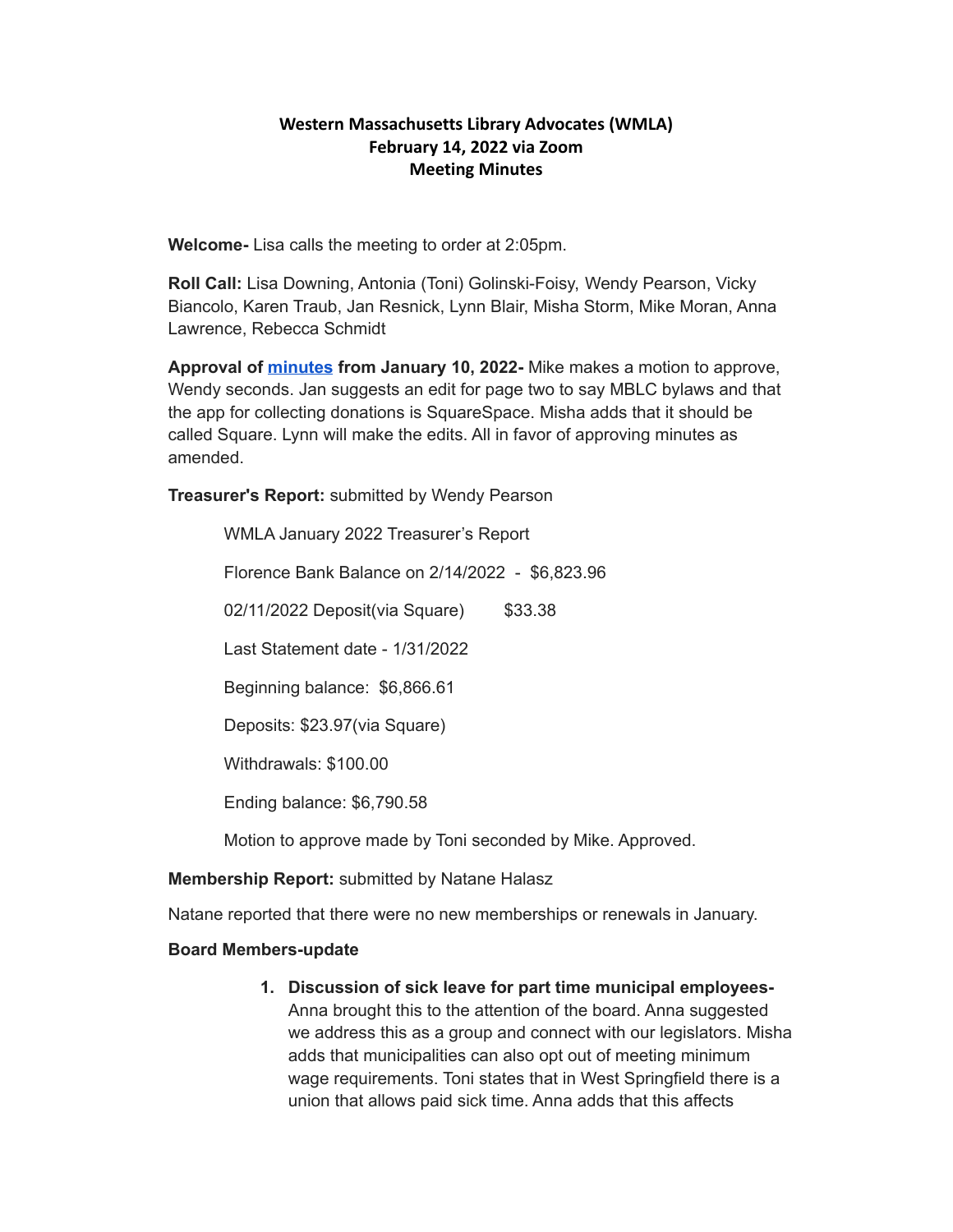Western Massachusetts to a different degree because of the multitude of small libraries. Jan chimes in that this has been an ongoing issue. In many small libraries, the directors are often part time. Mike agrees with Jan and Anna and wonders about the MA Municipal Association- they can advocate for municipal employees. Mike suggests reaching out to them. Vicki asks if there are other municipal offices that have many part time employees. Lisa adds recreation departments. Rebecca adds that she works for an academic library. Small towns have many part time employees. Jan adds reaching out to CMLA to see if we can get their support before going to MMA. Jan suggests bringing it up at the MBLC Board meeting. Anna will do more research in the meantime. Vicki is going to a CMLA meeting and will mention this discussion and will raise at the next MBLC Board meeting. Lisa will reach out to Senator Comerford and Representative Sabadosa. Jan suggests Mike bring it up to the MLA Legislative Committee and Mike agrees to.

**Legislative Breakfast Recap**- Lisa thanks everyone for their support and encouragement. Lisa discusses the benefit of the Zoom format- it is very easy to attend, it is less costly. Jan is writing thank you notes to eighteen legislators! Mike notes that we add a thank you to Lisa's Forbes Library staff members- Molly and Faith who assisted.

**MLA Legislative Committee-** Mike sent minutes from the earlier of two meetings. At last week's meeting, it was announced that the Worcester Public Library is rescheduling their breakfast to March 11- in hybrid format. The bill on ebook pricing for libraries was due to be reported out of committee on February 2. An extension was filed until June 1- a work in progress. Library Legislative Day is coming in April- four hour long sessions spread over three days. They will be organized by region of the state. WMLA would kick off on April 5 at 10am. Mike would like to report to MLA on two co-chairs. He suggests Senator Comerford and Rep. Smola. Jan suggests Rep. Oliveira. We agree on Senator Comerford, with Senator Hinds as a backup, and Rep. Smola with Rep. Oliveira as a backup.

**MBLC-** Jan reports there was much discussion on the budget, construction cap. ALA will not be having a Library Legislative Day. There will be training offered on how to make library services more accessible, funded by ARPA. The database procurement is going well. Recommendations from committee out by the end of the month. There was an environmental monitoring program offered. Shelley Quezada and Michelle Eberle working on a program with Boston University having social work interns in libraries. Jan attended a webinar on the trauma of working in libraries ("We Are Not Okay") and a webinar through MMA on cybersecurity. Vicki and Karen will discuss who wants to be the next liaison.